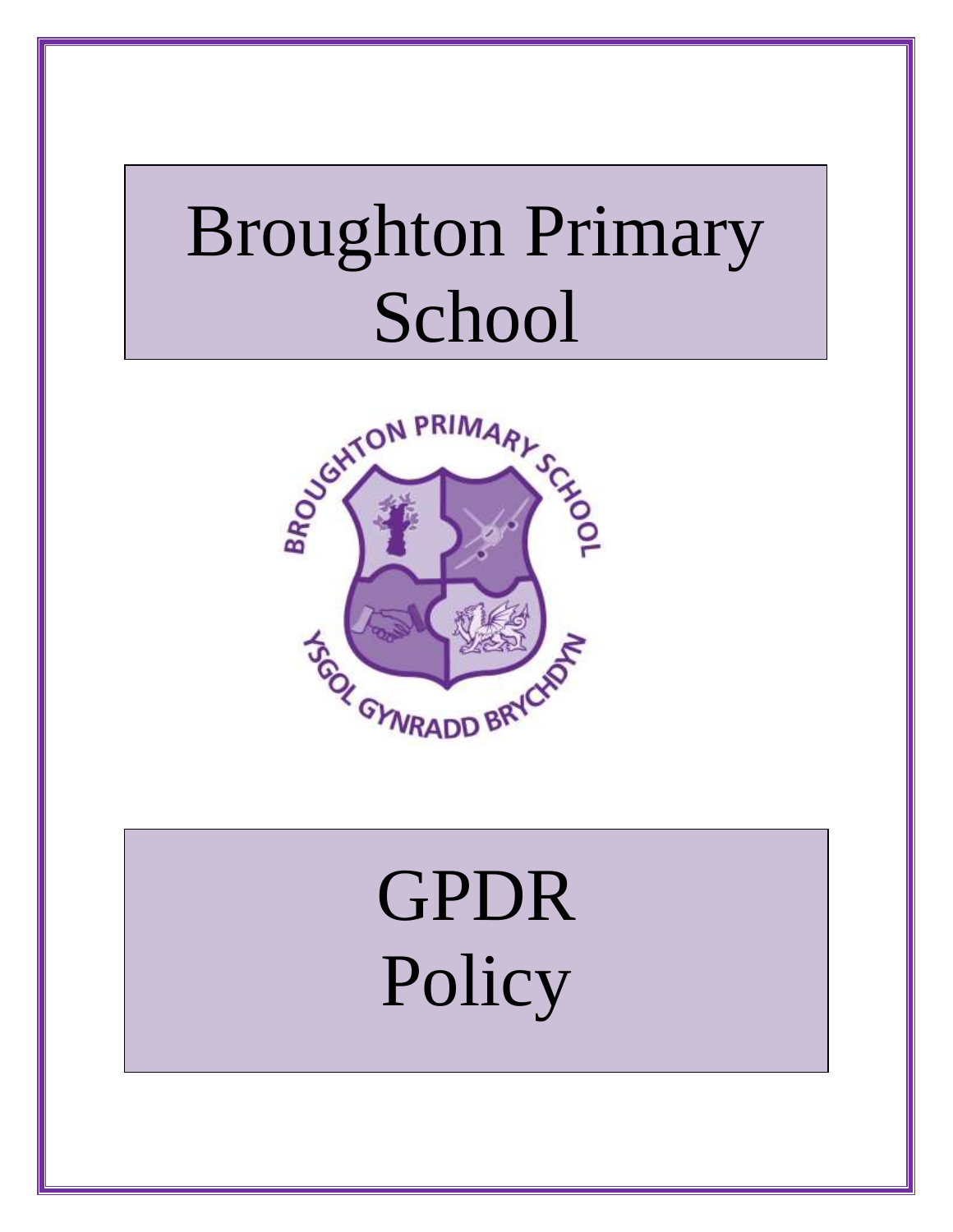# **GPDR Information Governance Policy for Schools**

# **What is Information Governance?**

Information Governance can mean different things to different people. It is a term that is used to describe the way we manage our obligations to the following legislation:

- GDPR
- Regulation of Investigatory Powers 2000
- Environmental Information Regulations 2004
- Freedom of Information Act 2000
- Re-use of Public Sector Information Regulations 2005
- Records Management (cop s46 FOIA)

It allows both the school and its employees to ensure that both business and personal information is dealt with legally, securely, efficiently and effectively, in order to deliver the best possible services.

The Information Governance Framework sets out the way the school handles information, in particular, the personal and sensitive data relating to our students, staff and suppliers

# **Information Governance - aims**

The aims of Information Governance are to:

- comply with all relevant legislative requirements thereby protecting individuals, and organisation
- manage the creation, storage, movement and sharing of data in a secure and efficient manner
- support the provision of high quality service delivery by promoting the effective and appropriate use of information
- encourage staff and partners to work together, preventing duplication of information, effort and enabling more efficient use of shared data resources
- develop support arrangements which provide staff with information and appropriate Information Governance policies and guidance
- provide training and support to enable staff to discharge their responsibilities under the various acts - all to consistently high standards

The school has a set of high level corporate policies in place which direct all Information Governance & Management. These are supported by detailed procedures setting out exactly how staff must work to follow our policy.

## **Information Risk Management**

Information risk is inherent in all administrative and business activities and everyone working for or on behalf of the Authority continuously manages information risk.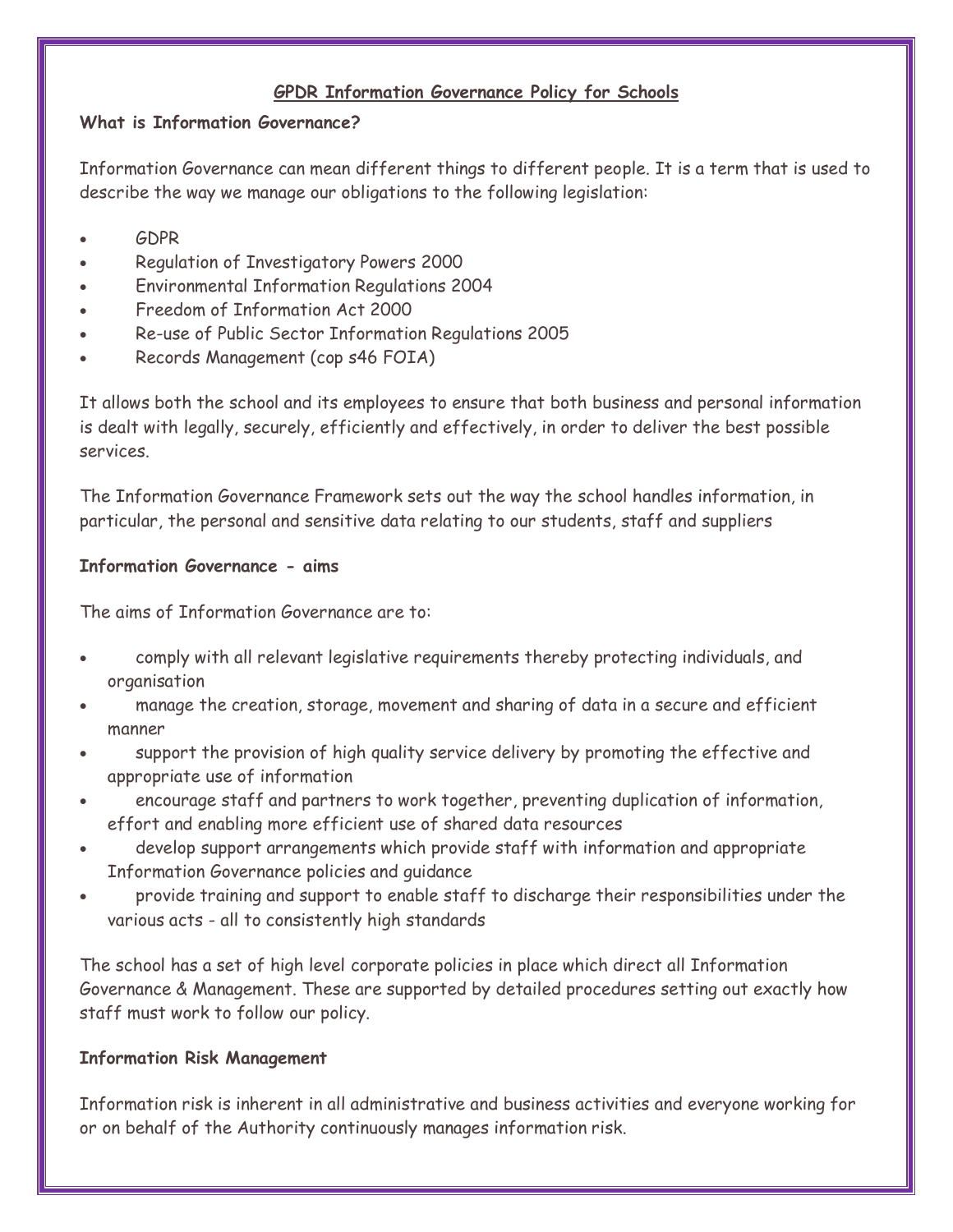Information risk management is an essential element of information governance and is an integral part of good management practice. The intent is to embed information risk management in a very practical way into business processes and functions.

# **Information Assets**

An information asset is a body of information, defined and managed as a single unit so it can be understood, shared, protected and exploited effectively. Information Assets (IA)have recognisable and manageable value, information lifecycle. By identifying IAs it is possible to quantify risk, mitigate and control risks and individuals who manage and control the asset and risks.

# **How to Identify an IA**

- 1) Does the information have a value to the organisation? i.e.
	- a. How useful is it? Will it cost money to reacquire?
	- b. Would there be legal, reputational or financial repercussions if you couldn't produce it on request?
	- c. Would it have an effect on operational efficiency if you could not access it?
	- d. Would there be consequences for not having it?
- 2) Is there a risk associated with the information? i.e.
	- a. Is there a risk of losing it?
	- b. A risk that it is not accurate?
	- c. A risk that someone may tamper with it?
	- d. A risk arising from inappropriate disclosure?
- 3) Does the class of information have a specific content? i.e.
	- a. Do you understand what it is
	- b. What it does?
	- c. Does it include the context of the data?
- 4) Does the information have a manageable lifecycle? i.e.
	- a. Are all the components created for a common purpose?
	- b. Have the same retention date
	- c. Be disposed of in the same way and according to the same rules?

# **Privacy Impact Assessments**

**Are a means of assessing risk when processing personal information. They should be conducted at the start of any project collecting personal digital data. There is a statutory need to conduct them where special category data or there is a high risk of data. Further information is included in the PIA template and procedure**

# **Information Security**

Information stored and processed by the council or by third parties working on behalf of the school. It should be recognised and managed as a valuable asset and subject to the same resource management processes as any other UT resource . When data is created, stored, transmitted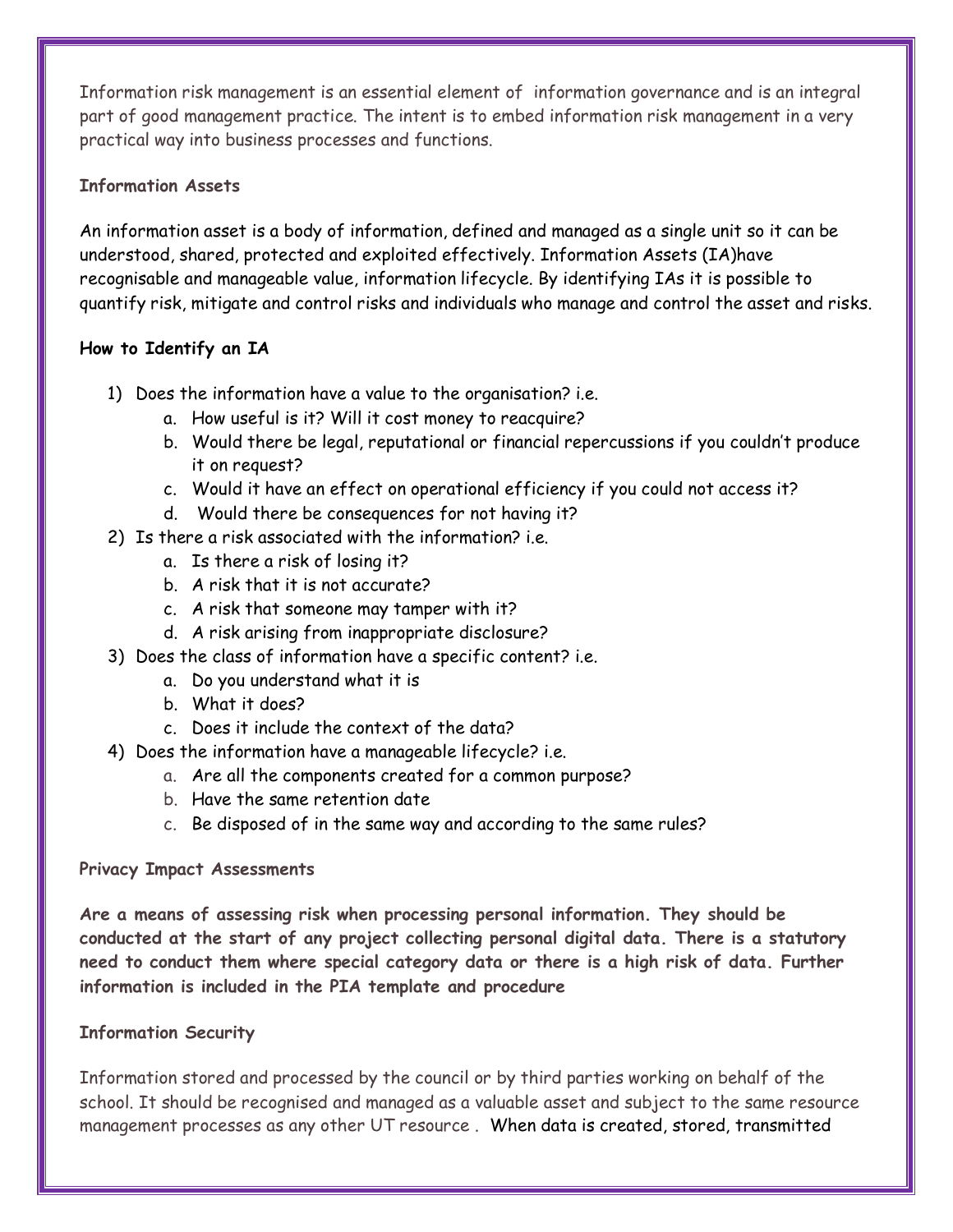communicated it must must be protected from unauthorised access, use, modification or destruction.

Without adequate levels of protection, confidentiality, integrity and availability of information it is not possible to comply with obligations including legal, statutory and contractual requirements. Personal data should be encrypted or pseudonymised where possible.

All access to, and use of information should follow the information governance principles

**Confidentiality** Appropriate measures must be taken to ensure that information is accessible only to those authorised to have access.

**Integrity** The accuracy and completeness of information must be maintained and all changes affecting that information must be authorised, controlled, and validated.

**Availability** Information must be available to authorised individuals when required. In the event of a disaster or

other events, Flintshire Councy Council information and the systems critical to the success of our organisation must be recoverable in accordance with plans.

**Authentication** All persons and systems seeking access to information or to our networked computer resources must first establish their identity to Flintshire County Council Councils satisfaction.

**Access Control** The privilege to view or modify information, computer programs, or the systems on which the

information resides, must be restricted to only those whose job functions absolutely require it.

## **Compliance**

User access to information, and activity on the organisations computers, firewalls and networks must be recorded and maintained in compliance with all security, retention, relevant legislation and regulatory requirements.

It is the responsibility of each member of staff to adhere to the School's Security Policies.**.**

When is information classified?

# **Information Sharing**

Information sharing is key to the Authority's goal of delivering better, more efficient services that are coordinated around the needs of the individual. It is essential to enable early intervention and preventative work, for safeguarding and promoting welfare and for wider public protection. Information sharing is a vital element in improving outcomes for all.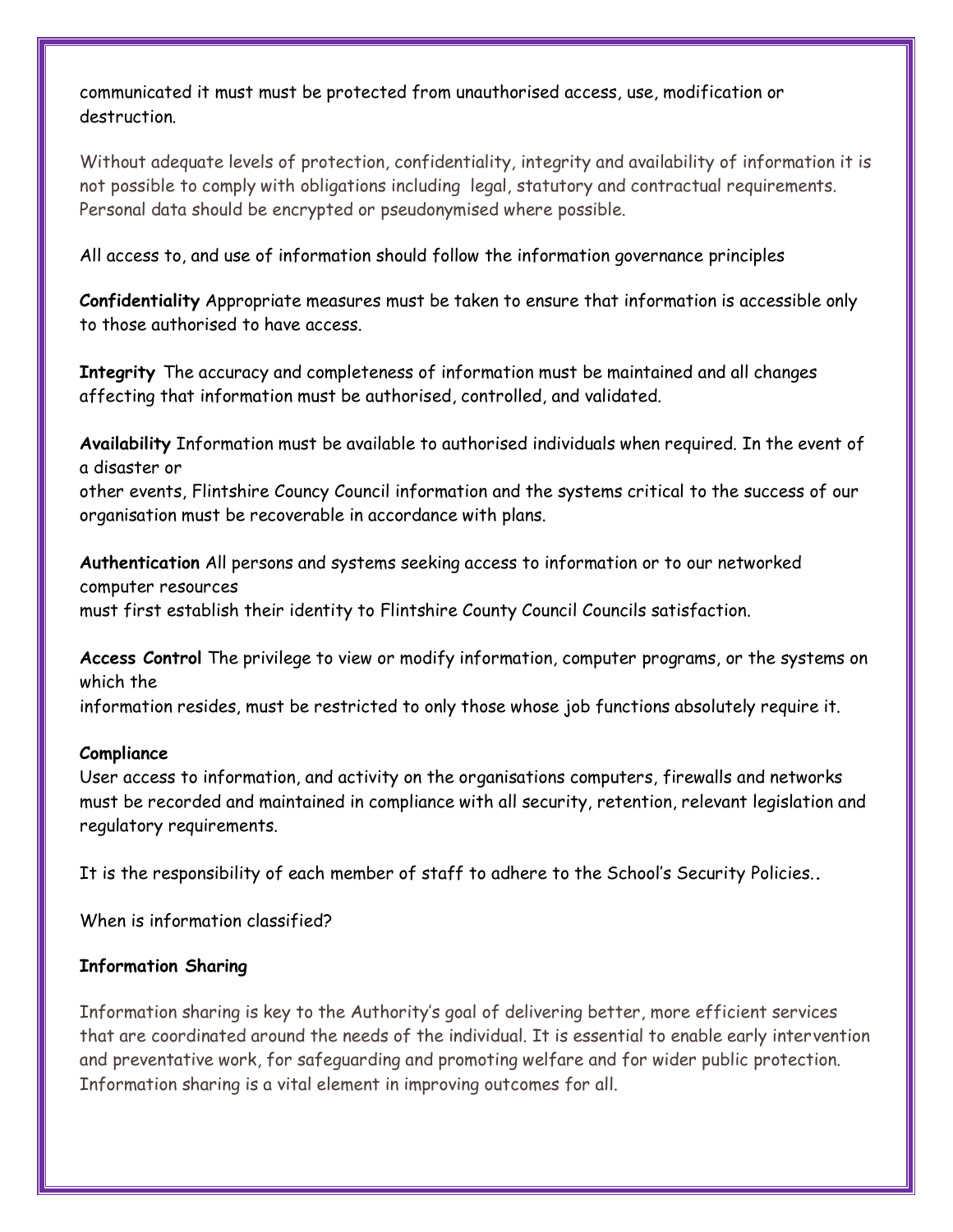# **Taking our responsibilities for handling information seriously**

At the heart of Information Governance is training. This is so that staff can all understand how managing information affects their working lives and be fully aware of their responsibilities. A key responsibility concerns managing personal protected information. There have been many cases in the public sector of data breaches where staff have lost computers, memory sticks, emailed and faxed personal information to the wrong people. Policies and procedures can be put in place but training helps staff to understand what they are doing and how to implement them.

# **Roles**

# **Governing Body**

The Governing Body is the Data Controller and owns the policy, fulfil a monitoring role, manage complaints and review the policy as appropriate. The Data Protection Officer will provide advice and assistance in these functions.

**Head Teacher (with Data Protection Officer)**

Provide an annual update to the Governing Body

# **Data Protection Office**r

To provide an independent overview of compliance issues. Provide advice and assistance when requested and advise and assist on complaints and the operation of the equipment. To monitor the Privacy Impact of the use of CCTV equipment

# **All staff**

Must complete Information Security & Data Protection Training every 12 months to ensure they are compliant in how they use and protect information in their work activities.

| School Contact                                                                      | Mrs Melissa Kendrick<br><b>Broughton Primary School</b><br><b>Broughton Hall Road</b><br>Broughton<br>Flintshire<br>CH4 OQQ |
|-------------------------------------------------------------------------------------|-----------------------------------------------------------------------------------------------------------------------------|
|                                                                                     | www.ico.gov.uk                                                                                                              |
| School (Name Data Protection Officer<br><b>GDBR Consultancy Ltd</b><br>David Bridge | Governing Body Contact:<br>Mrs P Millington<br>Chair of Governors                                                           |
| david@qdbr.co.uk<br>www.gdbr.co.uk                                                  | pam.howard40@btinternet.com                                                                                                 |